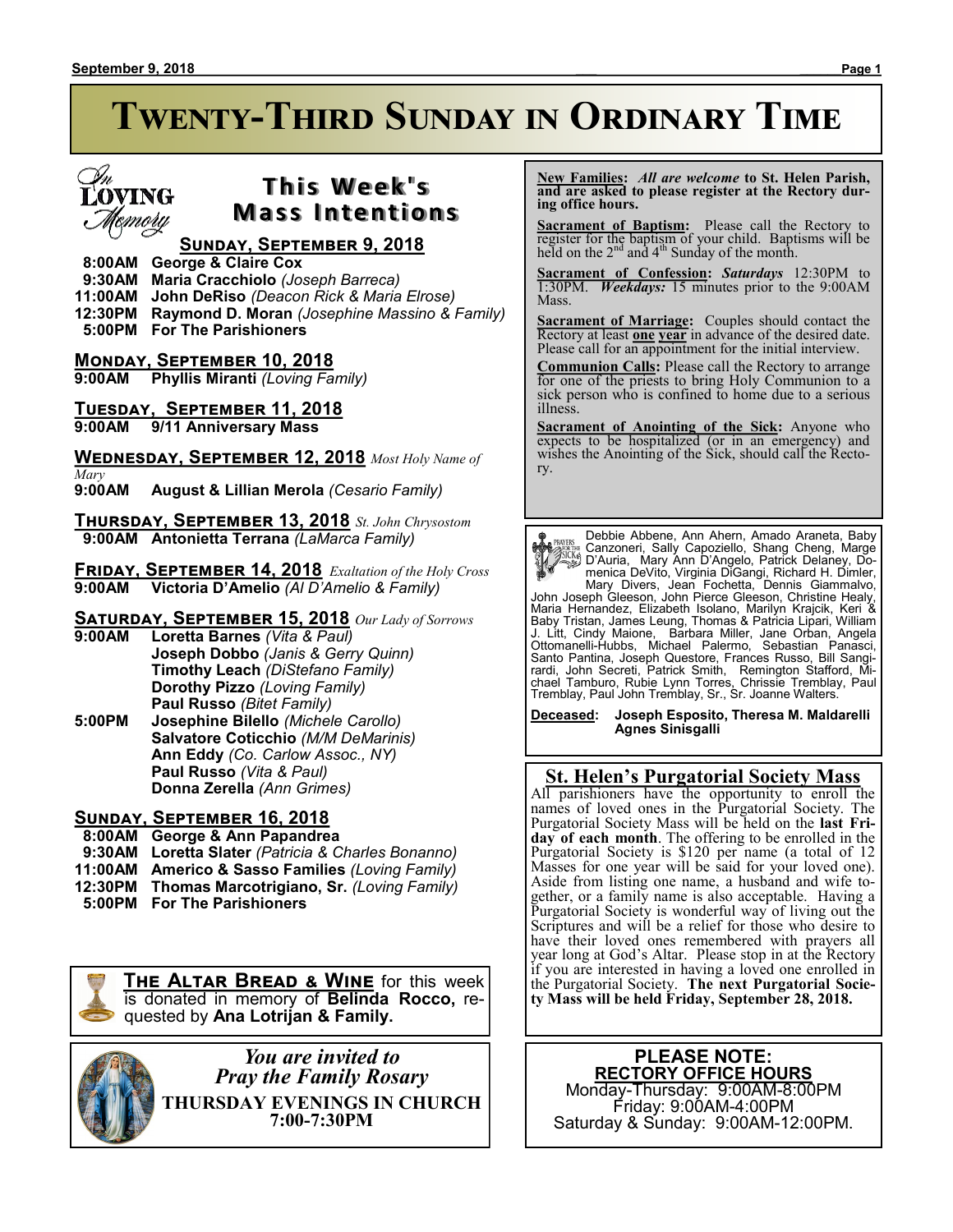Beginning **Tuesday September 25th ,** after the 9:ooAM Mass, we will be "experimenting" with a new concept here at the parish. Fr. Lukasz and I are calling it **Faith Lab**.

The definition of a Laboratory is "a room or building equipped for scientific experiments, research, or teaching." Now, we will not be creating anything like some mad scientists! Faith Lab is an invitation to all parishioners to bring their thoughts, research, and questions to the table in a setting that will be led by one or both of the

priests of the parish.

We will not be solving the problems of the world but more like engaging each other with questions like… "Why we do that?" or "Does the Church teach this?" or "Father, what's your opinion?" (including some of the more sticky questions). Father Lukasz and I are not theologians and so you may stump both of us! In fact, we will be open to anonymous questions!

There is no signup and no prerequisites or requirements, just a willingness to explore the Catholic faith in a respectful manner using Scripture, tradition, anecdotes and experiences.

Faith Lab will begin on Tuesday September  $25<sup>th</sup>$  after the 9.00 Mass, in the rectory, and will conclude on the Tuesday prior to Thanksgiving. Following Thanksgiving, the "**Foul Weather Friends**" (that's my moniker) will begin to meet in the rectory for coffee and cake, continuing through winter months and concluding the Tuesday before Holy Week. If Faith Lab is a success, Fr. Lukasz and I will plan

evening dates throughout the winter months. As I said, Faith Lab will be conducted by both priests of the parish (depending on our schedules).

Come join us to explore and investigate the Catholic Faith!

Fr. Lukasz & Fr. Colamaria





### **Adult Confirmation and Becoming Catholic**

**Any adult** who has not received the Sacraments of Confirmation or Eucharist and desires to do so, please contact the Rectory to set an appointment with Father Colamaria.

**Any Adult** who is curious about becoming Catholic, or to be received into the Church, is invited to contact the Parish office at 718-738-1616.

Any and all questions about Adult Sacraments can be made at any time, **but September is an important deadline for the beginning of classes for Sacraments to be received in 2019.** 



**CYO Basketball** sign-ups will be held in Fr. Dooley Hall on **Sunday, September 9th from 1-4PM, and Monday, September 10th from 7- 9PM**. For more information call An-

thony at 917-494-9569 or you may also email: sthelencyobb@gmail.com.

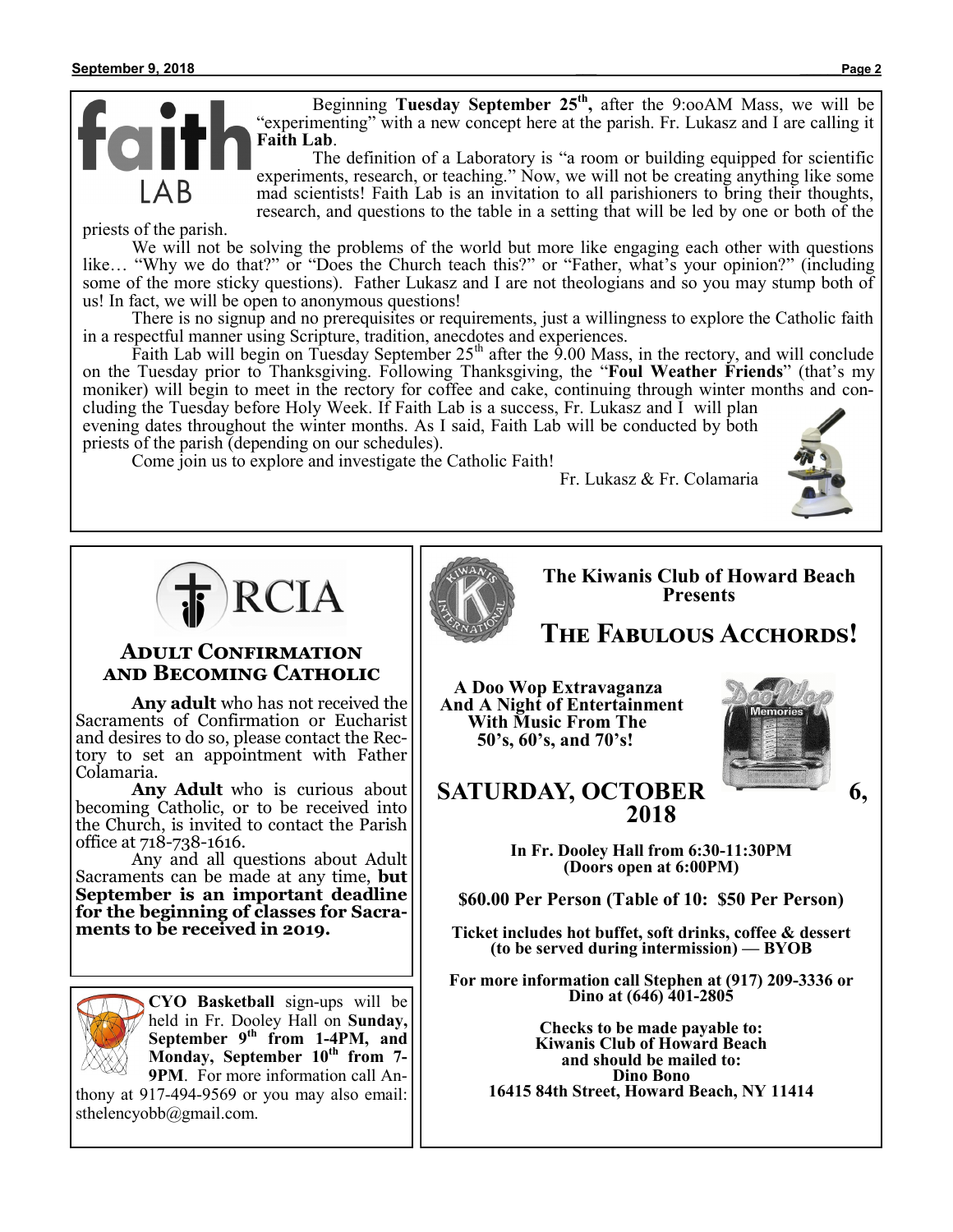### **New Family Religious Education Registration for 2018-2019**

*Our program consists of Eight Religious Education grades: Kindergarten through 7th Grade*

We are now registering children for the **2018-2019** school year. You may pick up a registration **form** at the Religious Education Office located in the St. Helen's Academy school building. The registration fee is **\$75** for one child and **\$100** for two or more children in the same family **for registrations received up to and including 7/20/2018. The registration fee for forms received after 7/20/18 is \$100 for one child and \$125 for two or more children in the same family.** If the child was baptized at a Church other than St. Helen, you will need a copy of your child's Baptismal Certificate. If you do not have one available, you should contact the rectory of the Church where your child was baptized. It takes a couple of weeks to process a Baptismal Certificate at most parishes. Place your request now so your registration for our program will not be delayed. If you have any concerns or questions please contact us at 718 -916-2319. Re-registration for those enrolled in the current year was sent home.

| <b>Rosary for PeaceNew Place, New Time</b><br>The Rosary for Peace, sponsored by the Saint Helen Secu-<br>Iar Franciscan Fraternity, takes place in the Church at<br>6:30PM every Wednesday. The group prays for our<br>Blessed Mother's intercession to end violence (both do-<br>mestic and civil) and the persecution of Christians<br>throughout the world. All parishioners are invited to join<br>us. We welcome anyone willing to lead a decade of the<br>Rosary in a language other than English. | <b>St. Helen's Support Group for the Physically Chal-</b><br>lenged meets the first and third Wednesday of every<br>month at 1:30PM in the Rectory meeting room. All are in-<br>vited. For further information please call Joan at (718) 848<br>-9173. |
|-----------------------------------------------------------------------------------------------------------------------------------------------------------------------------------------------------------------------------------------------------------------------------------------------------------------------------------------------------------------------------------------------------------------------------------------------------------------------------------------------------------|--------------------------------------------------------------------------------------------------------------------------------------------------------------------------------------------------------------------------------------------------------|
|                                                                                                                                                                                                                                                                                                                                                                                                                                                                                                           | The Order of Franciscans Secular meet on the 3rd Satur-<br>T day of every month in St. Helen's Rectory after the 9AM<br>Mass. Come and learn more about the Franciscan way of<br>life.                                                                 |

**CATHOLIC CHARITIES NEIGHBORHOOD SERVICES HOWARD BEACH SENIOR CENTER** is located at 155-55 Cross Bay Blvd., across from Stop N Shop on Cross Bay Blvd. Seniors aged 60 and older are invited to become members. Activities and services are offered Monday-Friday from 9:00AM to 4:00PM. **For further information, contact Rosalie at 718-738-8100.** Seniors

| <b>Mondays</b>   | 9:30-10:30AM:<br>$10:45-11:45AM$ :                        | <b>Tai Chi</b> with Elaine Fleischman<br><b>Chair Aerobics</b> with Charlie Ro                                                 |
|------------------|-----------------------------------------------------------|--------------------------------------------------------------------------------------------------------------------------------|
| Tuesdays         | $9:30-10:30AM$ :<br>1:00PM:                               | <b>Movement Exercise</b> with Millie<br><b>Dancing to a DJ</b> with Refreshme                                                  |
| Wednesdays       | $10:00-11:00AM$ :<br>$10:30-11:30AM$ :<br>$1:00-3:00PM$ : | <b>Zumba</b> with Elaine<br><b>Adult Coloring Classes</b><br><b>Karaoke By Fernando</b>                                        |
| <b>Thursdays</b> | $9:30-10:30AM$ :<br>$9:30-11:30AM$ :<br>12:30-2:30PM:     | <b>Movement Exercise</b> with Millie<br><b>Art Classes</b> with a certified teach<br><b>Art Classes</b> with a certified teach |
| <b>Fridays</b>   | 9:30-10:30AM:<br>$10:00-11:30AM$ :<br>$10:30-11:30AM$ :   | <b>Cardio Exercise</b> with Dwayne<br><b>Introduction to Sign Language</b><br><b>Yoga</b> with Charlie Roemer                  |

with Charlie Roemer

**J** with Refreshments

9:30-11:30AM: **Art Classes** with a certified teacher h a certified teacher

 $Sign Language$ lie Roemer<sup>.</sup>

### **Policies Regarding Infant Baptism at St. Helen Parish**



Parents seeking Baptism for their children *who live within the territory of St. Helen Parish* are asked to register as members of the parish before requesting an initial interview for Baptism. Registration is easily done at the parish office anytime during business hours.

Parents seeking Baptism for their children *who live outside the territory of St. Helen Parish* are asked to obtain a letter from the parish in which they live authorizing the Baptism to take place at St. Helen.

Initial meetings with parents seeking Baptism for their children will normally take place **on the second Wednesday of each month from 7:00–9:00PM and on the fourth Saturday of each month from 10:00AM–12:00PM.**

### **SEPTEMBER—OCTOBER, 2018**

**Mornings of Preparation Required Before a Baptism:** (*All begin at the 11:00AM Mass and*

*continue in the Msgr. McGinness Room)* **September 23 — October 14 & 28**

**Schedule for Baptisms:** (*All begin at 2:00PM)*

> **September 23 October 14 & 28**

**Please call 718-738-1616 for more information and/or to schedule an appointment.**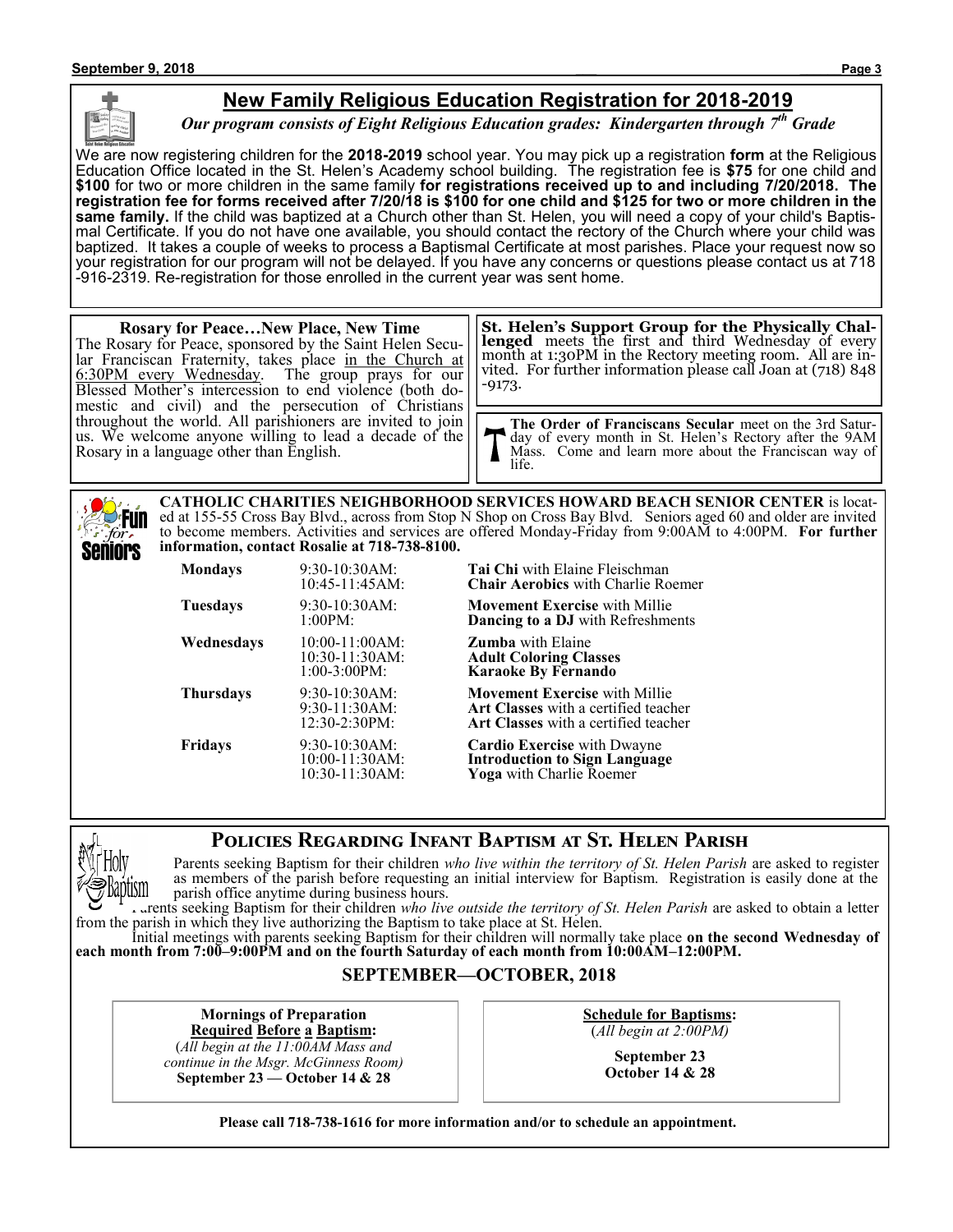## **Commemoration of Saint Padre Pio's 50th Anniversary**



the **50th Anniversary of the death of St. Padre Pio of Pietrelcina**. To honor his life and sainthood, our Parish will hold the following celebrations:

- For nine days, a **Novena** will be prayed after the 9:00AM Mass, beginning Thursday, September  $13<sup>th</sup>$  through September  $21<sup>st</sup>$ , and concluding on Saturday, September 22nd.
- There will be a **Holy Hour, including Benediction**, on Friday evening, September 21<sup>st</sup>, at 7:00PM, led by Deacon Vincenzo LaGamba, of St. Francis de Sales Church. He will speak of his life's dedication to St. Padre Pio.
- On the eve of St. Padre Pio's Feast Day, Saturday, September 22nd, **Mass** will be celebrated at 7:00PM. A candlelight procession, outside the Church, and veneration of his relic will follow.

*St. Pio of Pietrelcina, pray for us.*

## **REMEMBER TO MARK YOUR CALENDAR!**